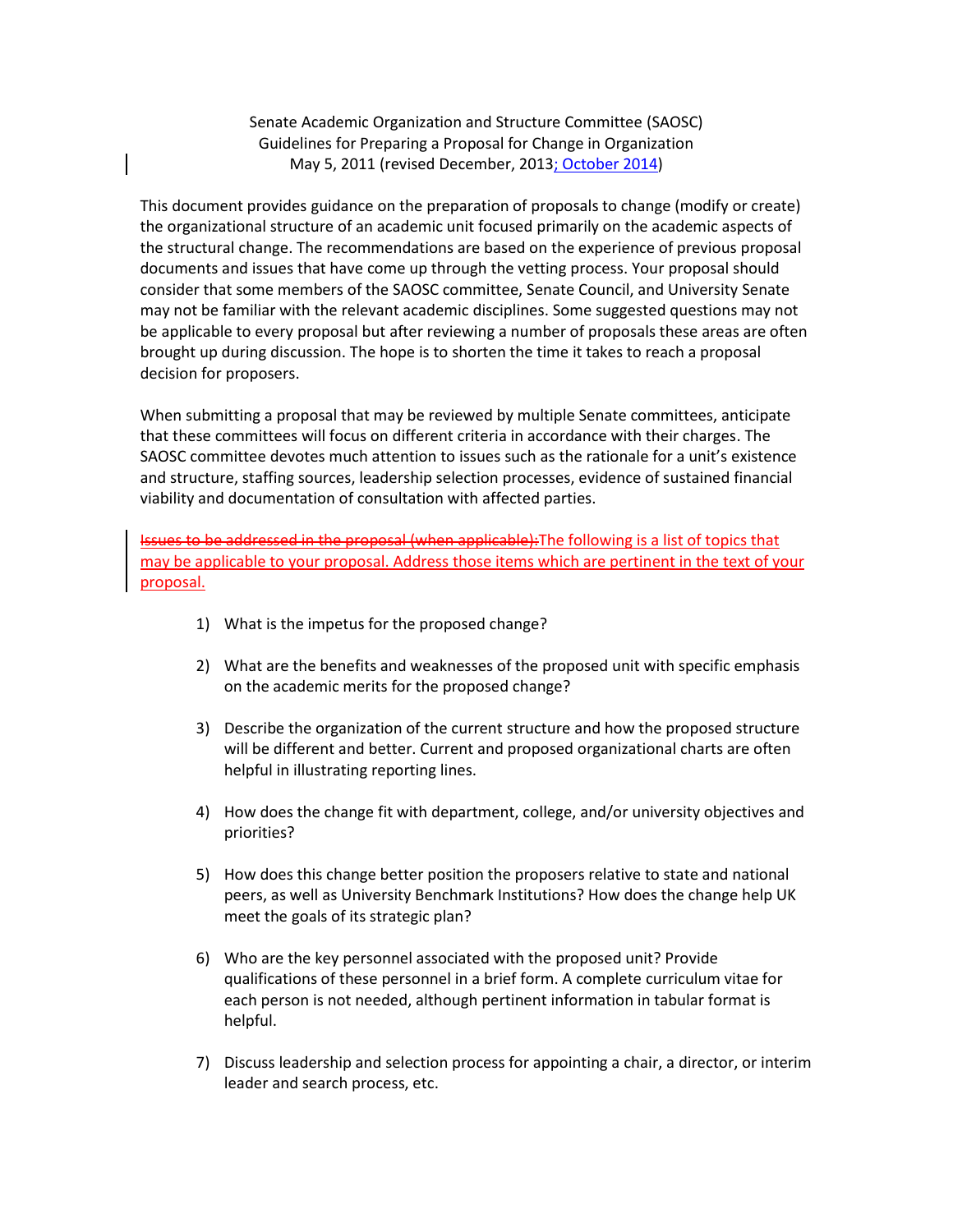- 8) What is the function of the faculty/staff associated with the proposed change and how is that relationship defined? Discuss DOE, adjunct, full-time, voting rights, etc.
- 9) Will the proposed change involve multiple schools or colleges?
- 10) If the proposed change will involve transferring personnel from one unit to another, provide evidence that the donor unit is willing and able to release the personnel.
- 11) What is the arrangement of faculty associated with the proposed change and how is that relationship defined? Discuss faculty DOE and status as adjunct, tenure track, or tenured. Describe the level of faculty input in the policy-making process including voting rights and advisory.
- 12) Discuss any implications of the proposal for accreditation by SACS and/or other organizations.
- 13) What is the timeline for key events in the proposed change? Student enrollments, graduates, moved programs, closed courses, new faculty and staff hires, etc.
- 14) If the proposal involves degree changes\*, describe how the proposed structure will enhance students' education and make them more competitive. Discuss the impact on current and future students. State assumptions underlying student enrollment growth and describe the plans for student recruitment.
- 15) Include evidence that adequate financial resources exist for the proposed unit to be viable. A general description of the new costs and funding should be provided. A letter from the Provost, Dean, or other relevant administrators may affirm commitment to provide financial resources as appropriate. An exhaustive budget is not expected.
- 16) The proposal should document any faculty votes and departmental or school committee votes as appropriate leading up to this point in the process. The SAOSC recommends that faculty votes be by secret ballot. Include in your documentation of each vote taken the total number of eligible voters and the number that actually voted along with the break-down of the vote into numbers for, against and abstaining. A Chair or Dean may appropriately summarize supporting and opposing viewpoints expressed during faculty discussions.
- 17) The committee will want to see evidence of academic merit and support from key parties. Letters of support (or opposition) are encouraged from the relevant senior faculty and administrators. Relevant faculty and administrators include those in units directly involved in the proposed change (including existing units from which a new unit may be formed.)
- 18) Indicate how the new structure will be evaluated as to whether it is meeting the objectives for its formation. Timing of key events is helpful.
- 19) Letters of support from outside the University may be helpful in understanding why